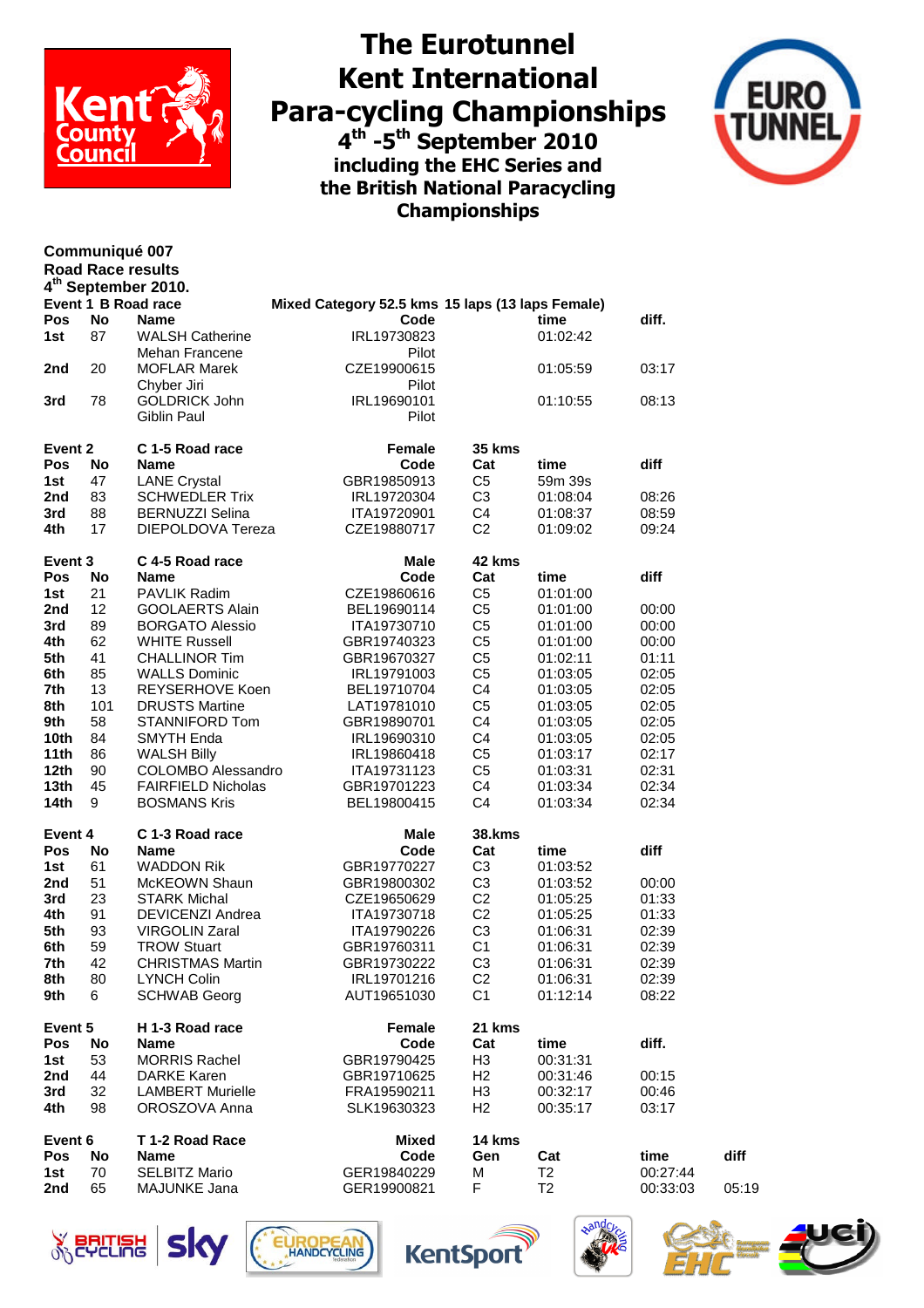

## **The Eurotunnel Kent International Para-cycling Championships 4 th -5 th September 2010 including the EHC Series and the British National Paracycling Championships**



| Event <sub>7</sub> |                | H 4 Road race<br><b>Male</b>                    |                            | 38.5 kms                 |                      |       |
|--------------------|----------------|-------------------------------------------------|----------------------------|--------------------------|----------------------|-------|
| Pos                | No             | <b>Name</b>                                     | Code                       |                          | time                 | diff. |
| 1st                | 102            | <b>SANCHEZ Oscar</b>                            | USA19751205                |                          | 01:02:05             |       |
| 2nd                | 100            | NIETLISPACH Franz                               | SUI19580402                |                          | 01:09:32             | 07:27 |
| 3rd                | 99             | <b>EBERLE Walter</b>                            | SUI19620226                |                          | 01:11:15             | 09:10 |
| 4th                | 97             | VINK John                                       | NED19611029                |                          | 01.15:44             | 12:39 |
| 5th                | 60             | <b>TURNER James</b>                             | GBR19850723                |                          | @ 2 laps             |       |
| 6th                | 55             | PATEL Tushar                                    | GBR19781226                |                          | @ 2 laps             |       |
| 7th                | 95             | <b>SNIPPE Seine</b>                             | NED19731124                |                          | @ 3 laps             |       |
| 8th                | 105            | <b>MANNING James</b>                            | GBR19780914                |                          | @ 3 laps             |       |
| 9th                | 50             | <b>MARTIN James</b>                             | <b>GBR</b>                 |                          | @ 3 laps             |       |
| Event 8            |                | H 3 Road race                                   | <b>Male</b>                | 38.5 kms                 |                      |       |
| Pos                | No             | <b>Name</b>                                     | Code                       |                          | time                 | diff. |
| 1st                | 69             | <b>PURSCHKE Torsten</b>                         | GER19660301                |                          | 01:03:01             |       |
| 2nd                | 94             | <b>LORKOWSKI Peter</b>                          | LUX19620729                |                          | 01:03:07             | 00:06 |
| 3rd                | 96             | <b>STRJKER Freek</b>                            | NED19590710                |                          | 01:03:11             | 00:10 |
| 4th                | $\overline{2}$ | <b>DOLLESCHAL Klaus</b>                         | AUT19640613                |                          | 01:03:12             | 00:11 |
| 5th                | 28             | CORONT DUCLUZEAU Dider                          | FRA19700102                |                          | 01:03:51             | 00:50 |
| 6th                | 71             | <b>WEISANG Ralph</b>                            | GER19700104                |                          | 01:04:42             | 01:41 |
| 7th                | 30             | <b>FUSS Alain</b>                               | FRA19680710                |                          | 01:08:23             | 05:22 |
| 8th                | 34             | LEPLUMEY Jean-Paul                              | FRA19650228                |                          | 01:08:55             | 05:54 |
| 9th                | 14             | <b>BIZA Stanislav</b>                           | CZE20101018                |                          | 01:10:16             | 07:15 |
| 10th               | 36             | <b>MARIETTE Arnaud</b>                          | FRA19760610                |                          | 01:12:20             | 09:19 |
| 11th               | 33             | <b>LAUTRAM Jerome</b>                           | FRA19760606                |                          | 01:12:26             | 09:25 |
| 12 <sub>th</sub>   | 72             | <b>WENDLAND Hans-Theo</b>                       | GER19540209                |                          | 01:16:49             | 13:48 |
| 13th               | 76             | <b>DOHERTY Karol</b>                            | IRL19790925                |                          | 01:17:20             | 14:19 |
| 14th               | 31             | <b>HERY Patrick</b>                             | FRA19581213                |                          | @ 2 laps             |       |
| 15th               | 3              | <b>PETER Christian</b>                          | AUT19541222                |                          | @ 2 laps             |       |
| 16th               | 54             | OSBORNE John                                    | GBR19770914                |                          | @ 4 laps             |       |
|                    |                |                                                 |                            |                          |                      |       |
| Event 9            |                | H 2 Road Race                                   | Male                       | 38.5 kms                 |                      |       |
| Pos                | No             | <b>Name</b>                                     | Code                       |                          | time                 | diff. |
| 1st                | 64             | <b>KNECHT Tobias</b>                            | GER19730712                |                          | 01:00:45             |       |
| 2nd                | $\mathbf{1}$   | <b>ABLINGER Walter</b>                          | AUT19690512                |                          | 01:00:46             | 00:01 |
| 3rd                | 49             | <b>MADDERN Chris</b>                            | GBR19660331                |                          | 01:01:47             | 01:02 |
| 4th                | 63             | <b>WICKHAM Rob</b>                              | GBR19630811                |                          | 01:01:47             | 01:02 |
| 5th                | 4              | <b>PUTZ Manfred</b>                             | AUT19690724                |                          | 01:03:16             | 02:31 |
| 6th                | $\overline{7}$ | <b>TRAUSSNIG Peter</b>                          | AUT19670514                |                          | 01:03:50             | 03:15 |
| 7th                | 26             | <b>ASSAS Mehrez</b>                             | FRA19851123                |                          | 01:03:56             | 03:21 |
| 8th                | 24             | <b>TOMANEK Jan</b>                              | CZE19870630                |                          | 01:04:01             | 03:27 |
| 9th                | 22             | <b>SISKA Michal</b>                             | CZE19770820                |                          | 01:07:24             | 06:39 |
| 10th               | 25             | PELTOPURO Jani                                  | FIN19730501                |                          | 01:07:25             | 06:30 |
| 11th               | 46             | <b>GODDARD James</b>                            | GBR19770810                |                          | 01:07:25             | 06:30 |
| 12 <sub>th</sub>   | 43             | <b>CORPS-BELL Alistair</b>                      | GBR19690518                |                          | 01:07:26             | 06:31 |
| 13 <sub>th</sub>   | 68             | <b>NEUSKE Markolf</b>                           | GER19640524                |                          | 01:07:29             | 06:34 |
| 14th               | 37             | MASSARD Stephane                                | FRA19721121                |                          | 01:14:38             | 13:53 |
| 15 <sub>th</sub>   | 35             | <b>MALARDIER Geoffroy</b>                       | FRA19780330                |                          | @ 2 laps             |       |
| 16th               | 57             | <b>SANDLES David</b>                            | GBR19660115                |                          | @ 2 laps             |       |
| 17th               | 56             | POOLMAN Marc                                    | GBR19720504                |                          | @ 2 laps             |       |
| 18th               | 77             | <b>ERWIN Darrell</b>                            | IRL19720428                |                          | @ 2 laps             |       |
| 19th               | 38             | <b>NARCE Ludovic</b>                            | FRA19680614                |                          | @ 5 laps             |       |
| Event 10           |                | H 1.1 & 1.2 Road Race                           | <b>Male</b>                | 21 kms                   |                      |       |
| Pos                | No             | Name                                            | Code                       | Cat                      | time                 | diff. |
| 1st                | 82             | <b>ROHAN Mark</b>                               | IRL19810726                | H <sub>1.2</sub>         | 00:45:45             |       |
| 2nd                | 5              | <b>SCHATTAUER Wolfgang</b>                      | AUT19591008                | H1.2                     | 00:45:46             | 00:01 |
| 3rd                | 27             | <b>CECILLON Rodolph</b>                         | FRA19740601                | H <sub>1.2</sub>         | 00:46:32             | 00:47 |
| 4th<br>5th         | 11<br>92       | <b>FRANACOIS Luc</b><br><b>VILLA Alessandro</b> | BEL19570603<br>ITA19810228 | H1.2<br>H <sub>1.1</sub> | 00:51:53<br>@ 2 laps | 06:08 |